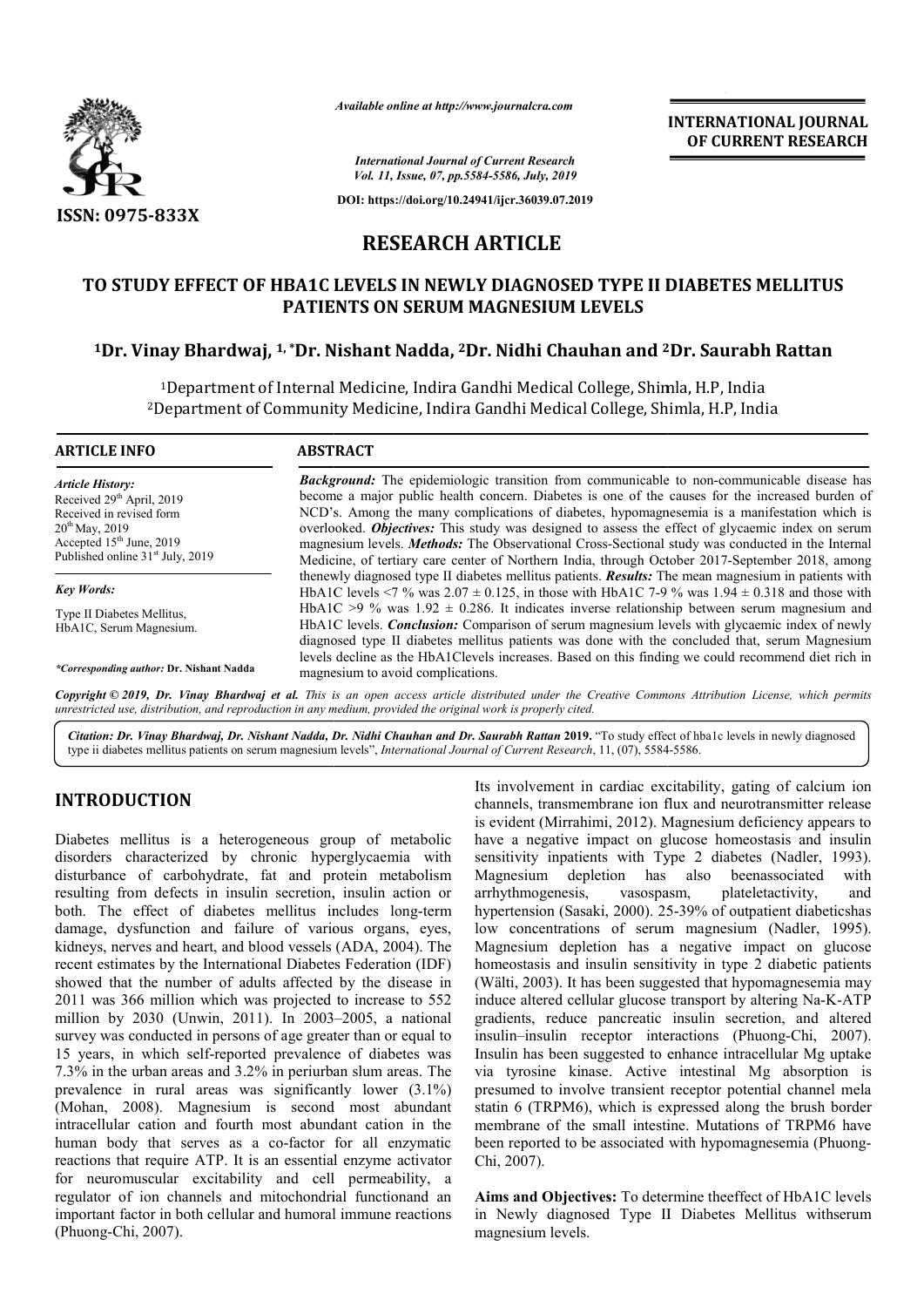### **MATERIALS AND METHODS**

**Study design**: A descriptive analytical cross-sectional study.

**Study area and population**: The study was conducted among the newly diagnosed type 2 diabetes mellitus patients at Indira Gandhi Medical College (IGMC), a tertiary care centre in Shimla, Himachal Pradesh.

**Study duration:** One year through October 2017-September 2018.

**Sample size:** All the patients attending the medicine OPD or those admitted in medicine ward, diagnosed as Type II Diabetes mellitus were taken consecutively for period of six months.

#### **Inclusion Criteria**

- Newly diagnosed type 2 diabetes mellitus Patients
- Who consent for the study

#### **Exclusion Criteria**

- Patients on drugs that affect magnesium levels (diuretics, aminoglycosides, amphotericin B, etc)
- Malabsorption or diarrhoea
- Alcohol consumption
- Vitamin or mineral supplements in recent past
- Pregnancy & Lactation
- Sepsis

**Data collection Methodology:** The demographic details, history, clinical examination of the patients diagnosed with Type II Diabetes Mellitus was taken and relevant biochemical investigations were done, after taking informed consent from the patients. Blood sample of the patients for fasting blood sugar, post-prandial blood sugar and HbA1C was sent for biochemical investigation to the SRL laboratory of the hospital. Fasting serum magnesium of the patients were ascertained in the laboratory of the institute by spectrophotometric method. The reference value of serum  $Mg^{2+}$  was between 1.9 – 2.5 mg/dl. Relevant investigations were also done in all patients in lab of the hospital. These patients were divided into three groups based on HbA1C levels: <7mg/dl, 7-9mg/dl, >9mg/dl

#### **Statistical Analysis**

Data was collected and entered in Microsoft excel spread sheet, cleaned for errors and analysed using Epi info version 7.2.1.0 software. Descriptive statistics were used to summarize the demographic data. Proportions and percentages were used to describe categorical variables. For continuous variables if data was normally distributed, mean and standard distribution were calculated and for non-normal distribution, median and inter quartile range were calculated. The data was analysed using appropriate statistical test techniques.

#### **RESULTS**

Total 53 patients of newly diagnosed type 2 diabetes mellitus, who presented to Department of Medicine at Indira Gandhi Medical College, Shimla from October 2017 to September 2018, were enrolled in the study.

The maximum number of patients were in the age group of 41- 50 years(Table 1). The proportion of males and females were approximately equal (Table 2). The mean value of fasting blood sugar was 218.9±84.3 mg/dl, post-prandial was  $313.2 \pm 85.4$ mg/dl and HbA1C  $10.0 \pm 2.7$  %, which was on higher side. (Table 3). Table 4 and 5 explains how serum magnesium levels are affected by the change in HbA1C levels.

**Table 1. Age distribution of the patients (N=53)**

| Age(years) | Frequency (n) | Percentage $(\% )$ |
|------------|---------------|--------------------|
| $31-40$    |               | 17.0               |
| $41 - 50$  | 19            | 35.8               |
| 51-60      |               | 28.3               |
| 61-70      |               | 15.1               |
| >70        |               | 3.8                |

**Table 2. Sex distribution of the patients (N=53)**

| Sex    | Frequency(n) | Percentage $(\% )$ |
|--------|--------------|--------------------|
| Female |              | 50.9               |
| Male   |              | 49                 |

**Table 3. Mean values of blood sugar & HbA1C (N=53)**

| Sr. No. | Characteristics $(N=53)$ | $Mean \pm SD$   |
|---------|--------------------------|-----------------|
|         | FBS(mg/dl)               | $218.9\pm 84.3$ |
|         | PPBS(mg/dl)              | $313.2\pm 85.4$ |
|         | $HbA1C\%$                | $10.0 \pm 2.7$  |

**Table 4. Comparison of S. Magnesium level with glycaemic index (N=53)**

|                      | $HbA1c$ $(\% )$ |          |          |
|----------------------|-----------------|----------|----------|
| S. Magnesium (mg/dl) |                 | 7-9      | 59       |
| < 1.9                |                 | 4(22.2)  | 10(33.3) |
| $1.9 - 2.5$          | 4(100)          | 13(72.2) | 20(64.5) |
| >2.5                 |                 | (5.6)    |          |

**Table 5. Trend of mean value of serum magnesium in relation to HbA1C**

| $HbA1C$ $(\%)$ | S. Magnesium (Mean $\pm$ SD) |  |
|----------------|------------------------------|--|
|                | $2.07 \pm 0.125$             |  |
| $7-9$          | $1.94 \pm 0.318$             |  |
| >9             | $1.92 \pm 0.286$             |  |

### **DISCUSSION**

In our study of 53 patients, 27 (50.9%) were females and rest males. Most of them were in the age group of 41-50 years (31.6%). In a study conducted by Abdul Razaq et al. (2017), 189 patients with type 2 diabetic mellitus were observed, in which 123 (65.1%) were male and 66(34.4%) were female patients. Hypertension was present in 17% patients in our study., in contrast to the study conducted by Venugopal et al (Venugopal, 2014), where hypertension was noted in 25.6% of the patients. Serum magnesium value of the patients ranged from 1.20-3.0 mg/dl with mean value of 1.9 $\pm$ 0.3. In a study conducted by Arpaci D et al (2015), the mean magnesium level was  $1.97 \pm 0.25$  (1.13 - 3.0) mg/dl which was almost similar to our study. In our study, 14(26.4%) patients presented with hypomagnesaemia. In a study of conducted in Germany by Schimatschek HF *et al*. (Schimatschek, 2001), prevalence of magnesium deficiency was found to be 14.5%. The results of our study could be attributed to frequent routine serum magnesium level tests. Our present study also correlated with Schlienger et al (Schlienger, 1998), S.Ramadas et al (Ramadas,